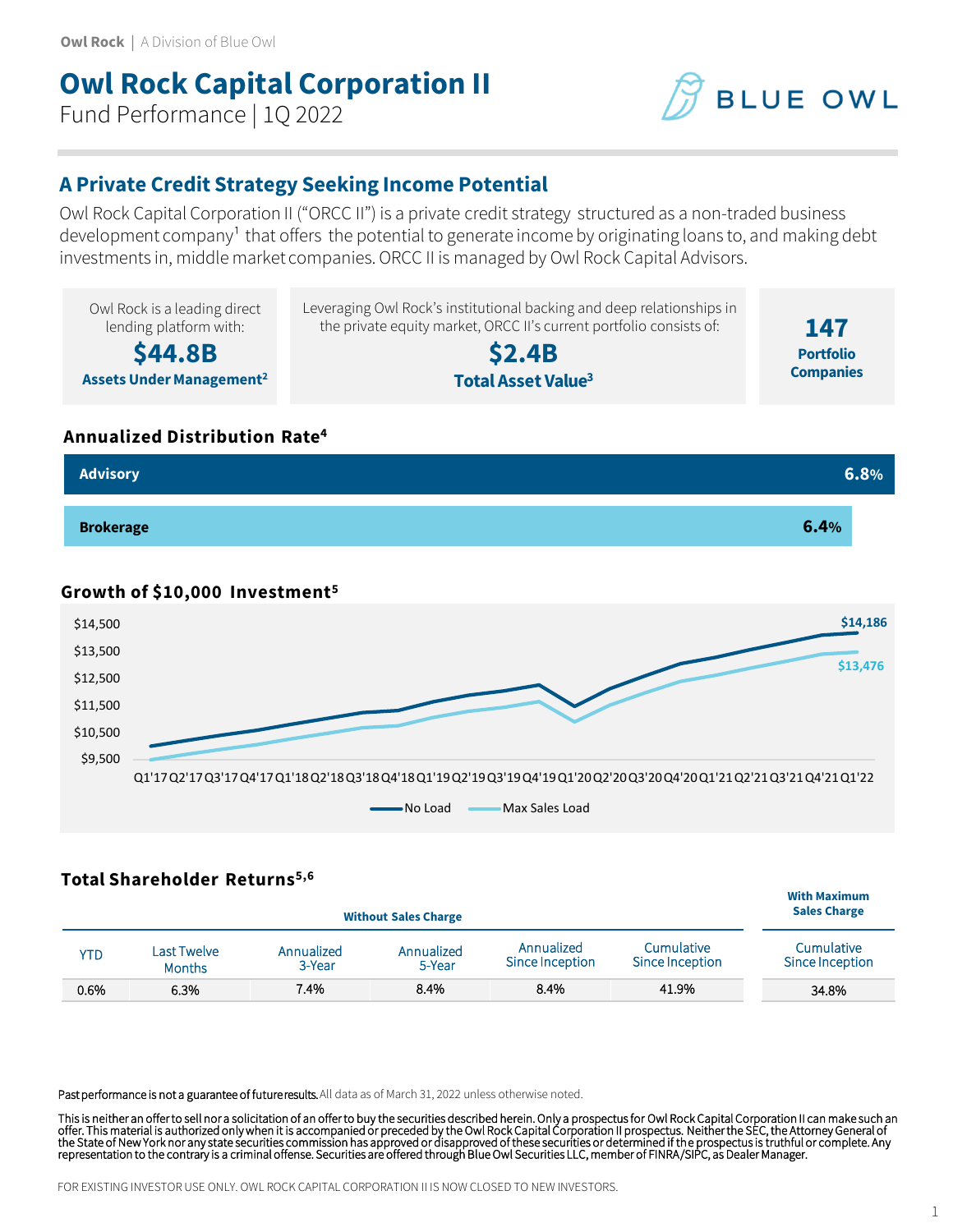## **An Investment MethodologyDesigned for ChangingMarkets**

| 94%                  |
|----------------------|
| Senior               |
| <b>Secured Loans</b> |

Collateralized by a borrower's assets and have the highest payment priority in a borrower's capital structure<sup>7</sup>

## **99%**

Floating Rate Debt Investments

When interest rates rise, the interest rate on a floating rate loan also rises, which may provide investors with the potential for a higher income stream<sup>8</sup>

**\$658M** Middle Market Business

ORCC II's borrowers are middle market businesses with a weighted average annual revenue of \$658 million<sup>9</sup>

## **A Diversified Portfolio That Seeks to MitigateRisk**



## **Historical Net Asset Value Per Share**



Past performance is not a guarantee of future results.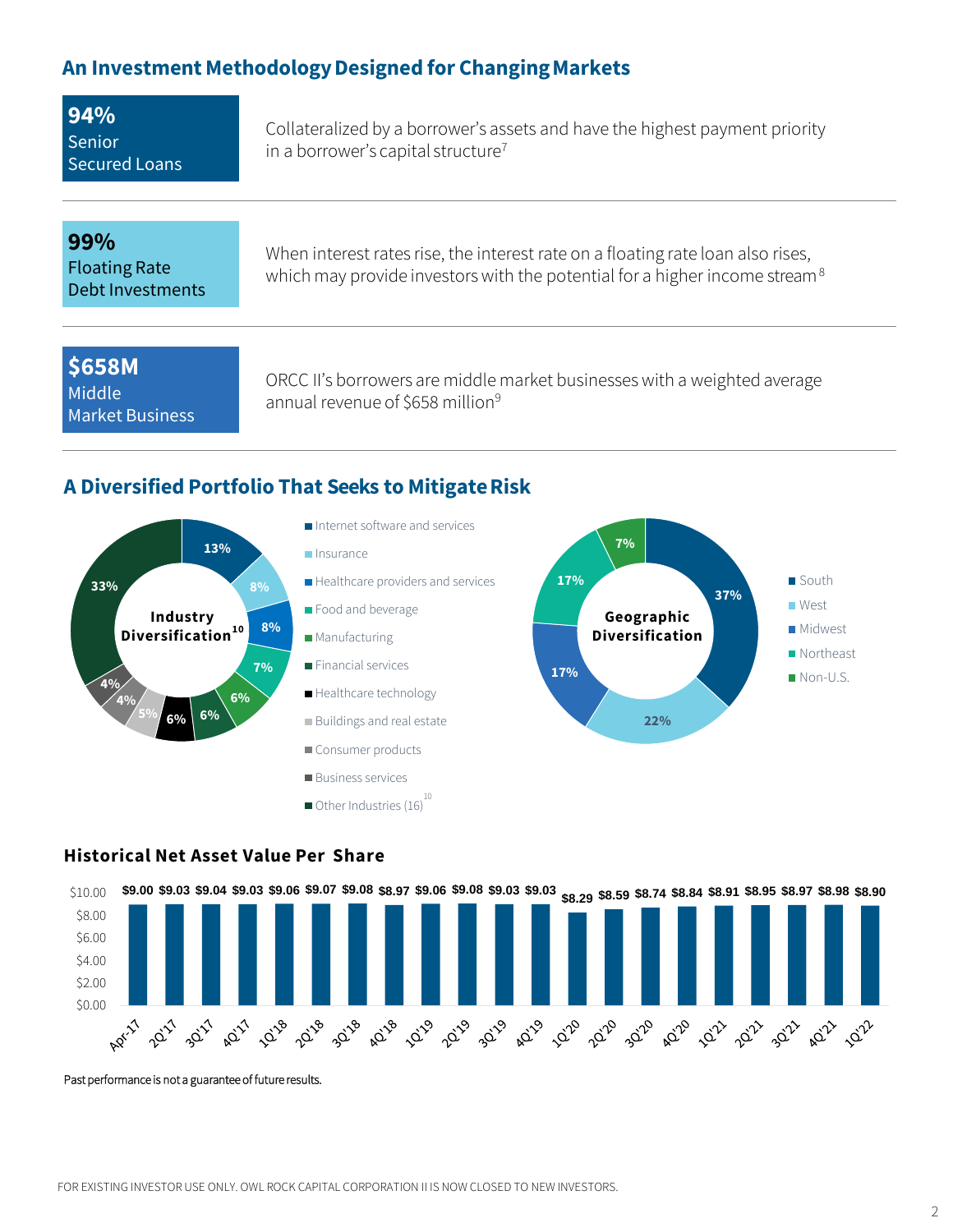### Footnotes

- 1. Business development companies (BDCs) were created by Congress in 1980 to encourage the flow of capital to small- and medium-size American companies to help them grow. They provide investors with exposure to investments in predominantly private companies, which are typically difficult to access.
- 2. As of March 31, 2022. Assets Under Management ("AUM") refers to the assets that we manage and are generally equal to the sum of (i) net asset value ("NAV"); (ii) drawn and undrawn debt; and (iii) uncalled capital commitments.
- 3. As of March 31, 2022. Based on fair value and shown net of unfunded commitment amounts. Fair value is determined in good faith by ORCC II's board of directors and reviewed by the Adviser's valuation committee. Valuations may change over time.
- 4. The 1Q'22 distribution rate shown is calculated by annualizing the monthly declared distributions per share and dividing by the most recently published Net Asset Value per share as of March 31, 2022. The annualized distribution rate shown may be rounded. The payment of future distributions is subject to the discretion of ORCC II's board of directors and applicable legal restrictions, therefore there can be no assurance as to the amount or timing of any such future distributions. Distributions are not guaranteed. Up to 100% of distributions have been funded and may continue to be funded by the reimbursement of certain expenses that are subject to repayment to the Adviser of ORCC II. Such waivers and reimbursements by the Adviser may not continue in the future. For the quarter that ended on March 31, 2022, there was no expense support recoupment from offerings proceeds. The Adviser did not provide Expense Support during 1Q'22. The repayment of amounts owed to the Adviser will reduce the future distributions to which investors would otherwise be entitled.
- 5. Returns reflect reinvestment of distributions and the deduction of ongoing expenses that are borne by investors, such as management fees, incentive fees, interest expense, offering costs, professional fees, director fees and other general and administrative expenses. An investment in ORCC II is subject to a maximum upfront sales load of 5% of the offering price, which will reduce the amount of capital available for investment. Operating expenses may vary in the future based on the amount of capital raised, the Adviser's election to continue expense support, and other unpredictable variables.
- 6. Compounded weekly through the termination of ORCC II's offering and compounded monthly thereafter.
- 7. Collateral securing any loan may lose some or all of its value over time, which could have adverse consequences on ORCC II, including loss of principal. Data represents entire portfolio.
- 8. Floating rate loans are subject to risk factors, including credit risk, liquidity risk and interest rate risk and floating rate loans can lose significant value. Percentage represents ORCC II's debt investments.
- 9. Refers to companies with EBITDA between \$10 million and \$250 million annually and/or annual revenue of \$50 million to \$2.5 billion at the time of investment. Investing in privately held middle market companies presents certain challenges and risks, including the lack of available information and the fact that these companies are often rated below investment grade by rating agencies or would be rated below investment grade if they were rated. Excludes certain investments that fall outside our typical borrower profile. Figure represents weighted averages of 86.1% of ORCC II's debt portfolio.
- 10. Other industries include Healthcare equipment and services (4%), Aerospace and defense (3%), Chemicals (3%), Distribution (3%), Specialty retail (3%), Transportation (3%), Leisure and entertainment (3%), Professional services (2%), Household products (2%), Automotive (2%), Containers and packaging (1%), Human resource support services (1%), Education (1%), Oil and gas (1%), Advertising and media (<1%) and Infrastructure and environmental services (<1%). Diversification will not guarantee profitability or protection against loss.

### Risk Factors

An investment in Owl Rock Capital Corporation II ("ORCC II") is speculative and involves a high degree of risk, including the risk of a substantial loss of investment, as well as substantial fees and costs, all of which can impact an investor's return. The following are some of the risks involved in an investment in ORCC II's common shares; however, an investor should carefully consider the fees and expenses and information found in the "Risk Factors" section of the ORCC II prospectus before deciding to invest:

- You should not expect to be able to sell your shares regardless of how we perform and you should consider that you may not have access to the money you invest for an indefinite period of time. An investment in shares of our common stock is not suitable for you if you need access to the money you invest.
- We do not intend to list our shares on any securities exchange for what may be a significant time after the first closing of this offering, and we do not expect a secondary market in our shares to develop. As a result, you may be unable to reduce your exposure in any market downturn. If you are able to sell your shares before a liquidity event is completed, you will likely receive less than your purchase price.
- We have implemented a share repurchase program pursuant to which we intend to continue to conduct quarterly repurchases of a limited number of outstanding shares of our common stock. Our board of directors has complete discretion to determine whether we will engage in any share repurchase, and if so, the terms of such repurchase. We intend to limit the number of shares to be repurchased in each quarter to the lesser of (a) 2.5% of the weighted average number of shares of our common stock outstanding in the prior 12-month period and (b) the number of shares we can repurchase with the proceeds we receive from the sale of shares of our common stock under our distribution reinvestment plan. While we intend to continue to conduct quarterly tender offers as described above, we are not required to do so and may suspend or terminate the share repurchase program at any time.
- Distributions on our common stock may exceed our taxable earnings and profits, particularly during the period before we have substantially invested the net proceeds from our public offering. Therefore, portions of the distributions that we pay may represent a return of capital to you. A return of capital is a return of a portion of your original investment in shares of our common stock. As a result, a return of capital will (i) lower your tax basis in your shares and thereby increase the amount of capital gain (or decrease the amount of capital loss) realized upon a subsequent sale or redemption of such shares, and (ii) reduce the amount of funds we have for investment in portfolio companies. We have not established any limit on the extent to which we may use offering proceeds to fund distributions.